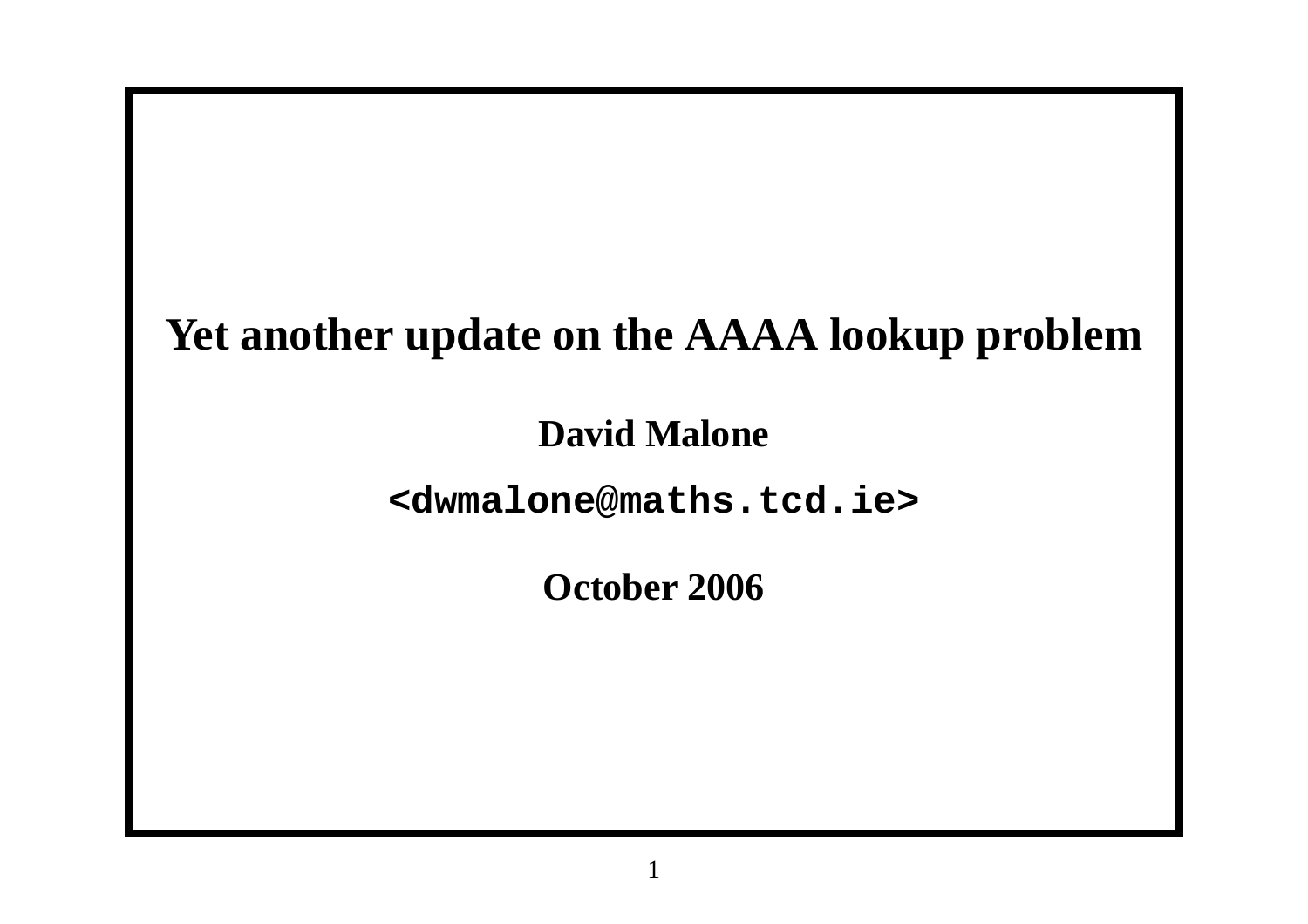# **AAAA lookup problems**

Should return  $\geq 0$  records. Problems listed in RFC 4074 Can cause inaccessibility, delays or sub-optimal caching.

On mailing lists NXDOMAIN or no reply seem most common. Diagnosis is tricky for end users.

```
www.cnri.dit.ie/cgi-bin/check aaaa.pl
```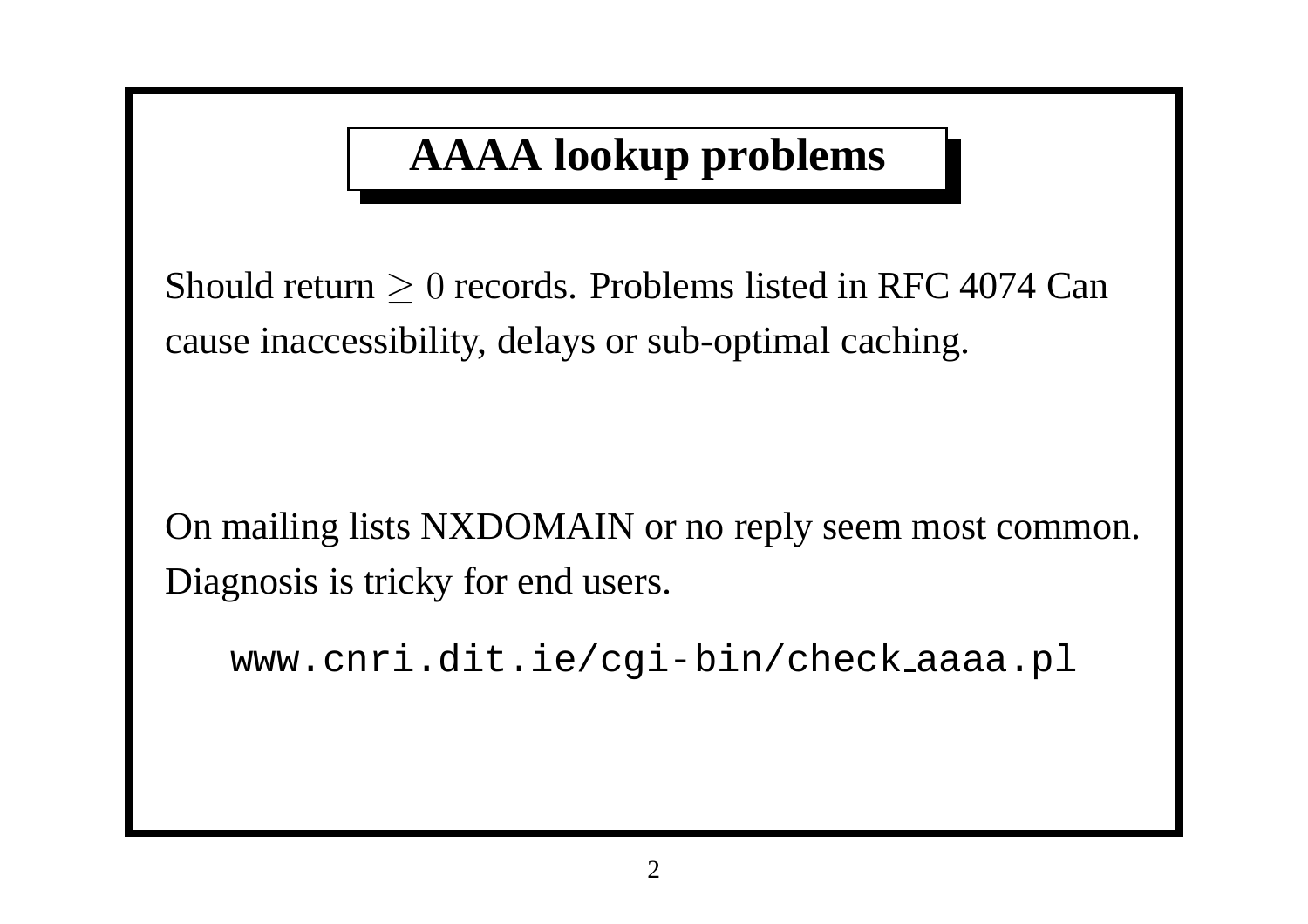## **Since last RIPE**

- Updated draft circulated to list.
- Could adopt draft.
- Could close item and point to Internet Protocol Journal article.

http://www.cisco.com/web/about/ac123/ ac147/archived\_issues/ipj\_8-1/ name servers.html

• Updated survey results July/August 2006.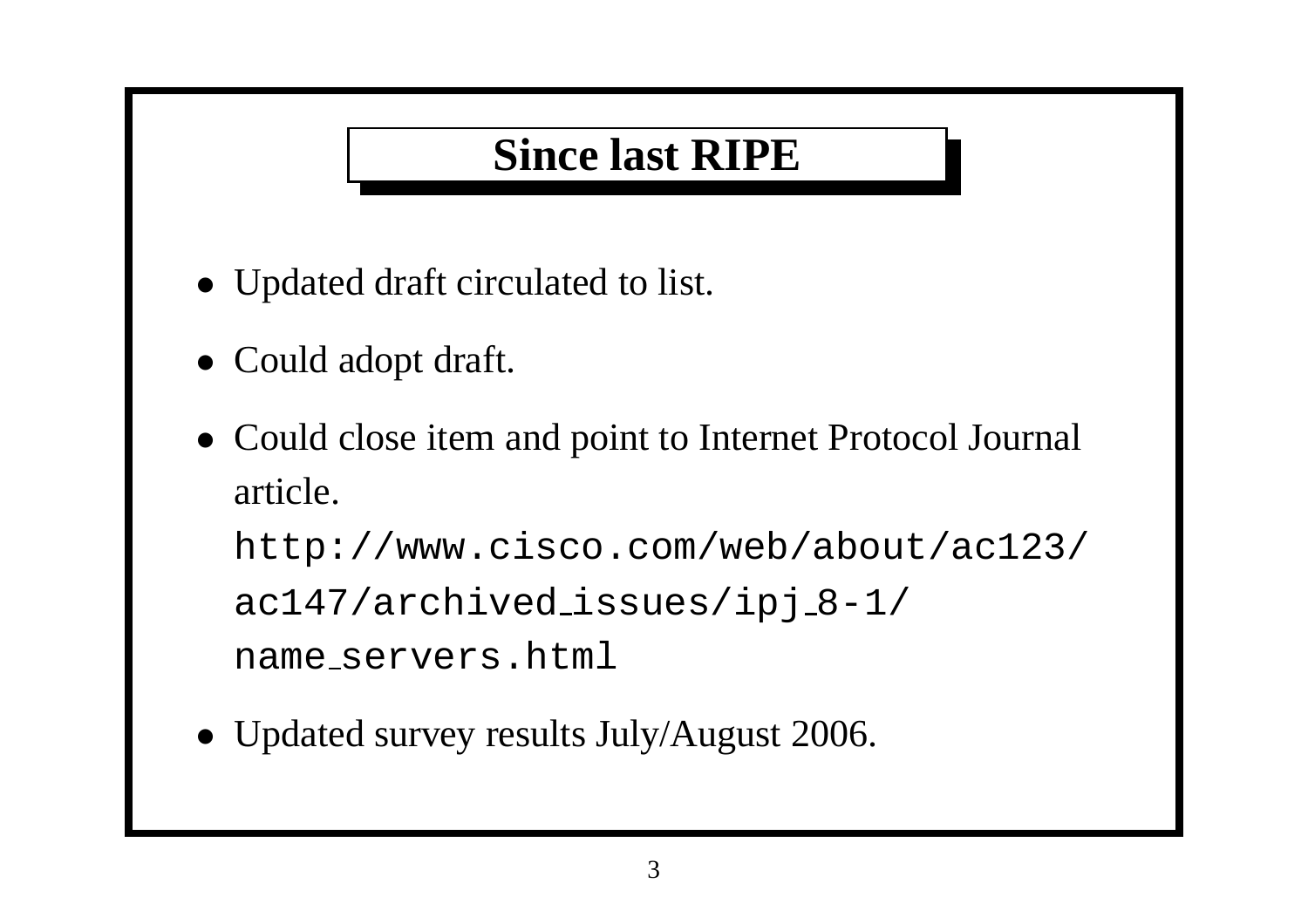|                   | <b>Results by name</b> |      |                |      |                |      |              |      |                          |      |  |
|-------------------|------------------------|------|----------------|------|----------------|------|--------------|------|--------------------------|------|--|
| Names with        | Jan'04                 | $\%$ | Apr'04         | $\%$ | Aug'04         | $\%$ | Mar '05      | $\%$ | Jul'06                   | $\%$ |  |
| answered          | 22863                  |      | 29287          |      | 24776          |      | 29820        |      | 24627                    |      |  |
| AAAA records      | 42                     | .18  | 54             | .18  | 55             | .22  | 94           | .32  | 87                       | .35  |  |
| ns times out      | 102                    | .45  | 113            | .39  | 73             | .29  | 160          | .54  | 68                       | .28  |  |
| ns rets MALFORM   |                        |      |                |      |                |      | 5            | .02  | $\overline{4}$           | .02  |  |
| ns rets NOTIMP    | 6                      | .03  | $\overline{4}$ | .01  | $\overline{2}$ | .01  |              |      | $\mathbf{1}$             | .004 |  |
| ns rets NXDOMAIN  | 16                     | .07  | 24             | .08  | 11             | .04  | 7            | .02  | $\overline{2}$           | .01  |  |
| ns rets REFUSED   |                        |      | $\overline{2}$ | .01  | $\overline{4}$ | .02  | 9            | .03  | 6                        | .02  |  |
| ns rets 15        |                        |      | $\overline{4}$ | .01  | $\overline{2}$ | .01  | $\mathbf{1}$ | .00  | $\overline{\mathcal{A}}$ | .02  |  |
| ns rets SERVFAIL  | 15                     | .07  | 23             | .08  | $\overline{2}$ | .01  | 18           | .06  | 8                        | .03  |  |
| <b>CNAME</b> loop |                        |      |                |      |                |      |              |      | $\mathbf{1}$             | .00  |  |
| NO ns responds OK | 107                    | .47  | 100            | .34  | 66             | .27  | 89           | .30  | 15                       | .06  |  |
| any ns had issue  | 139                    | .61  | 170            | .58  | 94             | .38  | 198          | .66  | 94                       | .38  |  |

Number of working AAAA growing further.

Number of busted well down, major ad vendor now OK! CNAME loop is <sup>a</sup> new problem.